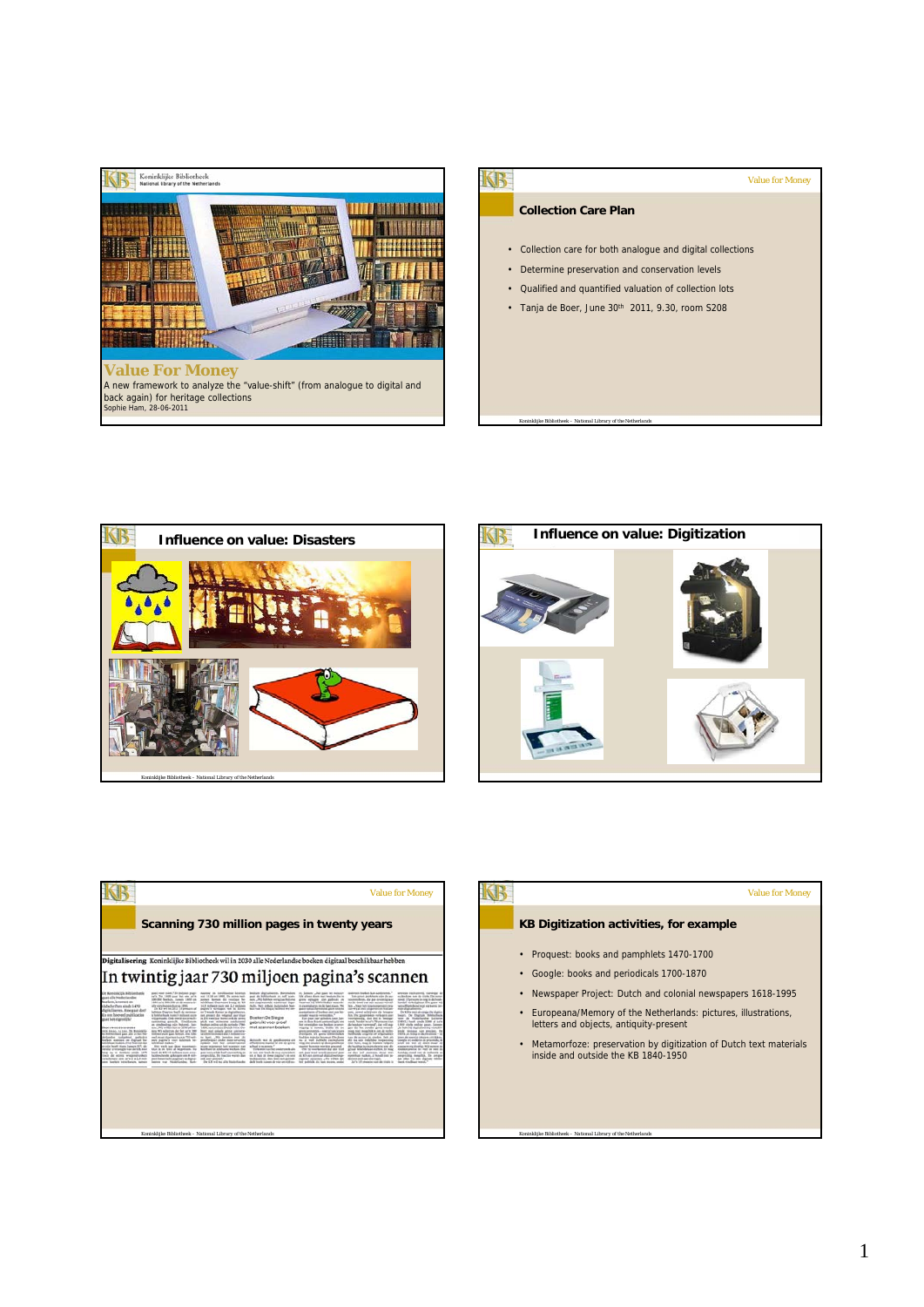## **SB Primary criteria** • **Informational value**: this value refers to the content of collections as a source for research • **Aesthetic value:** the artistic value of collections as a collection of objects

Koninklijke Bibliotheek – *National Library of the Netherlands*

Koninklijke Bibliotheek – *National Library of the Netherlands*

Value for Money

- **Historic value:** this value is based on the age of a collection
- **Social value:** the collection was of significance to one or more groups in society

## KB-Value for Money **Secondary criteria** • **Use:** The actual use that's being made of a collection • **Completeness/uniqueness**: the extent to which a collection is complete, rare or unique, in comparison to other collections • **Condition**: this value refers to the physical or digital state of a collection (functionality, authenticity) • **Provenance**: this value refers to the person or organization the collection is from. The value depends of the extent to which the provenance of a collection is known.

Koninklijke Bibliotheek – *National Library of the Netherlands*

|    | <b>Value for Money</b>                                    |
|----|-----------------------------------------------------------|
|    | <b>Value Assessment</b>                                   |
|    | 1. Divide the collections in different collection parcels |
|    | 2. Establish the definition of every criterion            |
| 3. | Rate every collection parcel                              |
| 4. | Calculate the average value                               |
|    |                                                           |
|    |                                                           |
|    |                                                           |
|    |                                                           |
|    |                                                           |
|    |                                                           |

|                                                                       | 2.16       |                      |         |             |                                   |                       |                                                                                 |                          |            |        |                                          |                 |  |          |
|-----------------------------------------------------------------------|------------|----------------------|---------|-------------|-----------------------------------|-----------------------|---------------------------------------------------------------------------------|--------------------------|------------|--------|------------------------------------------|-----------------|--|----------|
| <b>WE</b><br>- 64                                                     |            | ×                    |         |             |                                   |                       | THE DISC INTO A CONTRACTOR CONTRACTOR CONTRACTOR                                |                          |            |        |                                          |                 |  |          |
| <b>Visua Operant Opplays Attrakken Importance - Kapither Transact</b> |            |                      |         |             |                                   |                       |                                                                                 |                          |            |        |                                          |                 |  |          |
| <b>Arial</b>                                                          |            |                      |         |             |                                   |                       | Mu AB / U E E SA W E X M & G 3 B · S · A ·                                      |                          |            |        |                                          |                 |  |          |
|                                                                       |            |                      |         |             |                                   |                       | Eater Cyfeian - Snutkt absoldings - Worder                                      |                          |            |        |                                          |                 |  |          |
| $\circ$ $A$ $B$ $C$ $D$                                               |            |                      |         | <b>COLE</b> |                                   |                       |                                                                                 |                          |            |        |                                          |                 |  |          |
|                                                                       |            |                      |         |             |                                   |                       |                                                                                 |                          |            |        |                                          |                 |  |          |
|                                                                       |            |                      |         |             |                                   |                       |                                                                                 |                          |            |        |                                          |                 |  |          |
| 15 3. Marieke van Delft                                               |            |                      |         |             |                                   |                       | 4 Jan Bos                                                                       |                          |            |        |                                          |                 |  |          |
|                                                                       |            |                      |         |             |                                   |                       |                                                                                 |                          |            |        |                                          |                 |  |          |
| 19 Primar                                                             |            | Securitar<br>Gebruik |         |             | Ensentre Conditie Herkomet TOTAAL |                       | Primain                                                                         | Securities               |            |        | Georuk Ensemble Conditie Herkomat TOTAAL |                 |  |          |
|                                                                       |            |                      |         |             |                                   |                       |                                                                                 | $\overline{\phantom{a}}$ |            |        |                                          |                 |  |          |
| Informatie                                                            |            |                      | ×       |             |                                   | 153                   | <b>Information</b>                                                              |                          | 40         |        |                                          | 128             |  |          |
| Exhetech<br>Hallonach                                                 |            | 10<br>s              | ٠<br>45 | w           |                                   | 끊                     | Estwitisch                                                                      | 15<br>×                  | ö<br>45    |        |                                          | $\frac{24}{72}$ |  |          |
| 14 Masterham                                                          |            | 45                   | w       |             | 22<br>16                          | 136                   | <b>Hallorisch</b><br>Masterham                                                  | 45                       | to:        |        |                                          | 544             |  |          |
| TOTAAL                                                                |            | 545                  | 165     |             |                                   | <b>SM</b>             | <b>TOTAAL</b>                                                                   | 140                      | 196        | 23     |                                          | <b>SAN</b>      |  |          |
|                                                                       |            |                      |         |             |                                   |                       |                                                                                 |                          |            |        |                                          |                 |  |          |
| <b>THIS Deve Vise</b>                                                 |            |                      |         |             |                                   |                       | R. Lia de Doer                                                                  |                          |            |        |                                          |                 |  |          |
|                                                                       |            |                      |         |             |                                   |                       |                                                                                 |                          |            |        |                                          |                 |  |          |
|                                                                       |            | Secundar             |         |             |                                   |                       |                                                                                 | Securidad                |            |        |                                          |                 |  |          |
| 12 Person                                                             |            | Gebruik              |         |             | Ementie Contitie Herkomat TOTAAL  |                       | <b>Primar</b>                                                                   |                          |            |        | Gabruk Ensemble Conditie Herkomet TOTAAL |                 |  |          |
|                                                                       |            |                      |         |             |                                   |                       |                                                                                 |                          |            |        |                                          |                 |  |          |
| 14 Informatie<br>15 Estward                                           |            | ю<br>я               | 12<br>7 |             |                                   | 120<br>$\overline{u}$ | Informatie                                                                      | ю<br>36                  | 40<br>8    |        |                                          | 128<br>38       |  |          |
| 35 Halpfach                                                           |            | s                    | 45      |             | 20                                | 70                    | Esthelisch<br>Halbrich                                                          | ×                        | as.        |        |                                          |                 |  |          |
| 17 Maatschap                                                          |            | 45                   | 22      | ö           | ٠                                 | 126                   | Masterhan                                                                       | 45                       | 80         |        |                                          | 128             |  |          |
| <b>JAATOT BE</b>                                                      |            | <b>NK</b>            | 144     | 36          | <b>YS</b>                         | 348                   | TOTAAL                                                                          | <b>GAY</b>               | <b>ves</b> | $\geq$ |                                          | 360             |  |          |
| Termel? (68)                                                          | 504        |                      |         |             |                                   |                       |                                                                                 |                          |            |        |                                          |                 |  |          |
| 41 2 Theo Ver                                                         | etò        |                      |         |             |                                   |                       |                                                                                 |                          |            |        |                                          |                 |  |          |
| 42.3 Marieka                                                          | 396        |                      |         |             |                                   |                       |                                                                                 |                          |            |        |                                          |                 |  |          |
| 43 4 Jan Ros<br>44 5. Ed et VII                                       | 386<br>348 |                      |         |             |                                   |                       |                                                                                 |                          |            |        |                                          |                 |  |          |
| 45 ff. Lie de Bi                                                      | 360        |                      |         |             |                                   |                       |                                                                                 |                          |            |        |                                          |                 |  |          |
| <b>blebbinning</b> 84                                                 | and.       |                      |         |             |                                   |                       |                                                                                 |                          |            |        |                                          |                 |  |          |
|                                                                       |            |                      |         |             |                                   |                       |                                                                                 |                          |            |        |                                          |                 |  |          |
|                                                                       |            |                      |         |             |                                   |                       |                                                                                 |                          |            |        |                                          |                 |  |          |
|                                                                       |            |                      |         |             |                                   |                       |                                                                                 |                          |            |        |                                          |                 |  |          |
| $\Box$ on                                                             |            |                      |         |             |                                   |                       | THE F. P. L. Republicant Conferences Automobile Nikama Nowa Come: Customer .- 2 |                          |            |        |                                          |                 |  | $-10.01$ |

| <b>Value Assessment</b>    |                   |                                |  |
|----------------------------|-------------------|--------------------------------|--|
|                            | <b>Newspapers</b> | <b>Medieval</b><br>manuscripts |  |
| <b>Informational value</b> | 8                 | $\overline{5}$                 |  |
| Aesthetic value            | $\overline{2}$    | 9                              |  |
| <b>Historic value</b>      | 3                 | 9                              |  |
| Use                        | 8                 | 3                              |  |
| <b>Uniqueness</b>          | $\overline{4}$    | 10                             |  |
| Condition                  | $\overline{2}$    | 8                              |  |
| TOTAL.                     | 27                | 44                             |  |

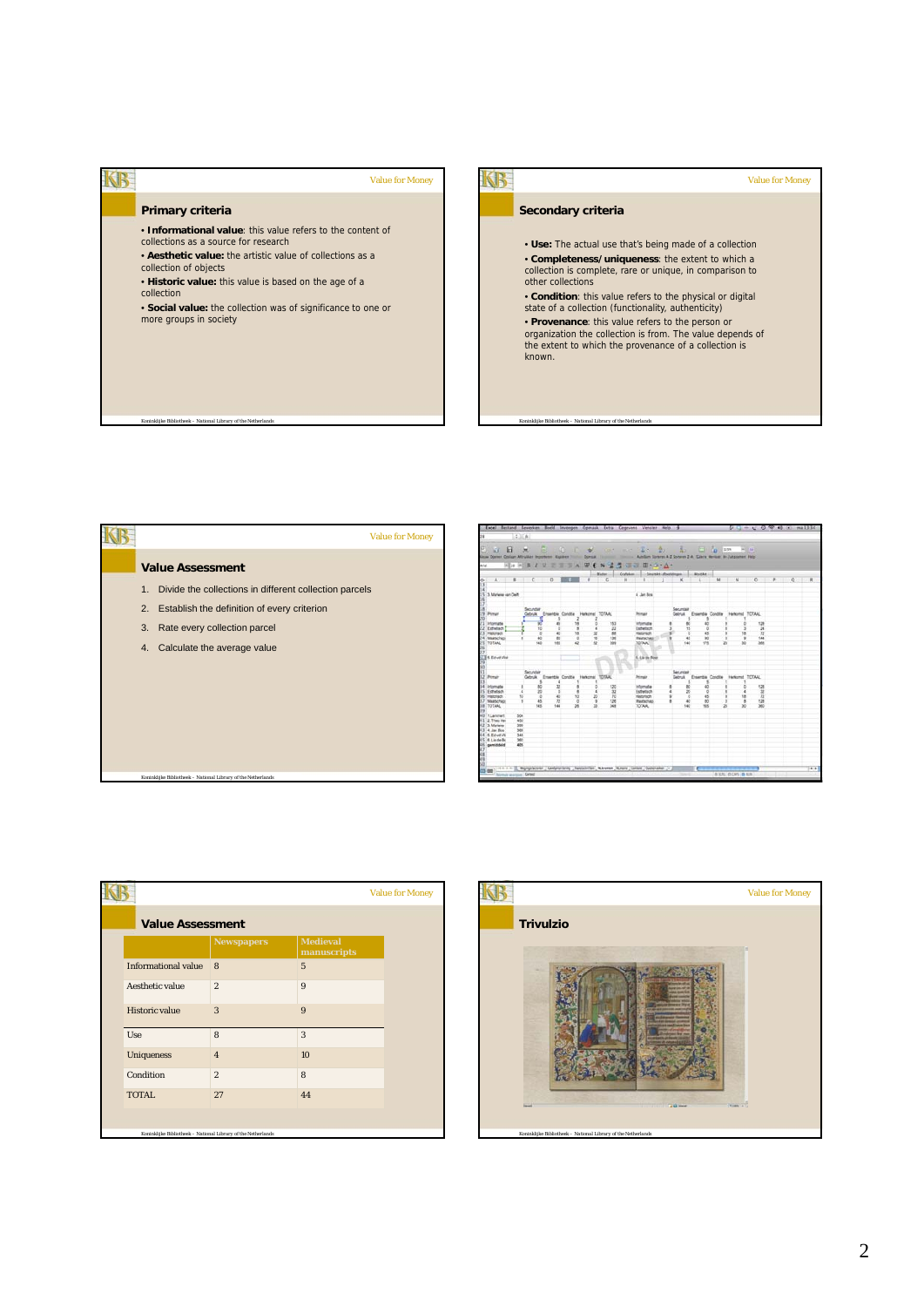







|                         |                 |                       |                                | <b>Value for Money</b>                    |
|-------------------------|-----------------|-----------------------|--------------------------------|-------------------------------------------|
|                         | News-<br>papers | Med. Manu-<br>scripts | <b>Digitized</b><br>newspapers | <b>Digitized</b><br>Med. Manu-<br>scripts |
| Informationa<br>l value | 8               | $\overline{5}$        | $\overline{\mathbf{8}}$        | $\overrightarrow{5}$                      |
| Aesthetic<br>value      | $\overline{2}$  | 9                     | $\mathbf{1}$                   | $\mathbf{1}$                              |
| Historic value 3        |                 | 9                     | 1                              | 1                                         |
| Use                     | 8               | 3                     |                                |                                           |
| <b>Uniqueness</b>       | $\overline{4}$  | 10 <sup>10</sup>      |                                |                                           |
| Condition               | $\overline{2}$  | 8                     |                                |                                           |
| TOTAL.                  | 27              | 44                    |                                |                                           |